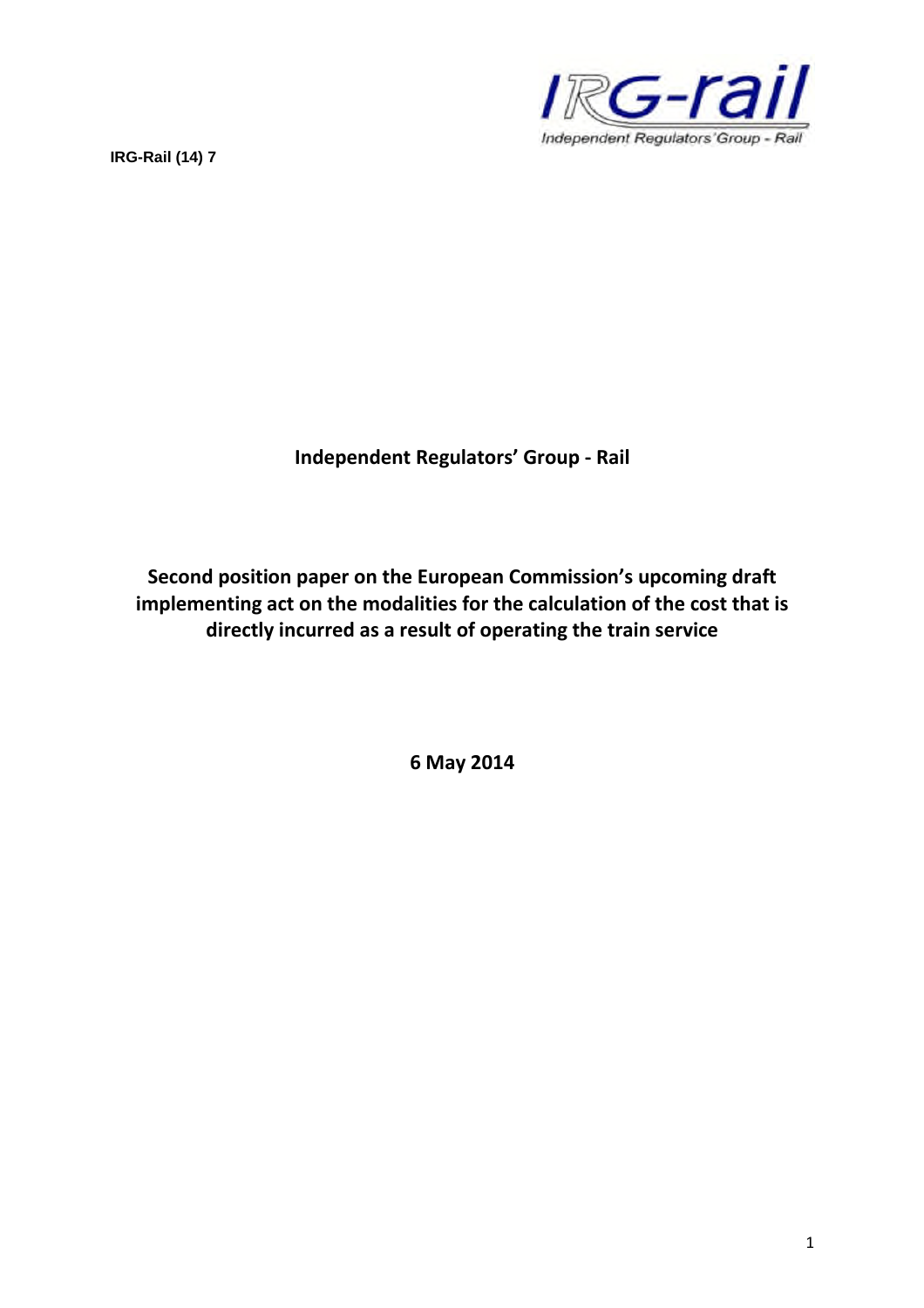

## **Executive summary**

IRG-Rail supports the idea of an implementing act on direct costs but has a number of concerns on the European Commission's proposal, including :

- **A process that is too rigid** will prevent member states from using appropriate/alternative methodologies (*e.g.* the approach on modulation, paragraph 10)
- **The current proposals lack clarity** (*e.g.* the approach to scarcity charging)

## *I. Introduction*

1. Paragraph 3 of article 31 of the Directive 2012/34/EU states the following :

The European Commission *"shall adopt measures setting out the modalities for the calculation of the cost that is directly incurred as a result of operating the train service"*.

- 2. In preparation for the implementing act, the European Network of Rail Regulatory Bodies (ENRRB) held a meeting, on 26 November 2013, dedicated to direct costs. The European Commission used this opportunity to present its proposed approach with respect to the forthcoming implementing measure.
- 3. IRG-Rail developed this position paper in order to respond to the European Commission's proposals and to contribute to the discussions.

## *II. General remarks*

4. As a reminder, IRG-Rail wishes to stress that two IRG-Rail position papers have been published to clarify the concept of *"cost that is directly incurred as a result of operating the train service*" and to provide explanatory guidelines on the way this charging principle should be interpreted and implemented. IRG-Rail considers that the definition of 'direct costs' is of primary importance. Indeed, one of the key challenges associated with this objective is to design proper price signals and incentives to railway undertakings and infrastructure managers which will ensure optimal allocative efficiency.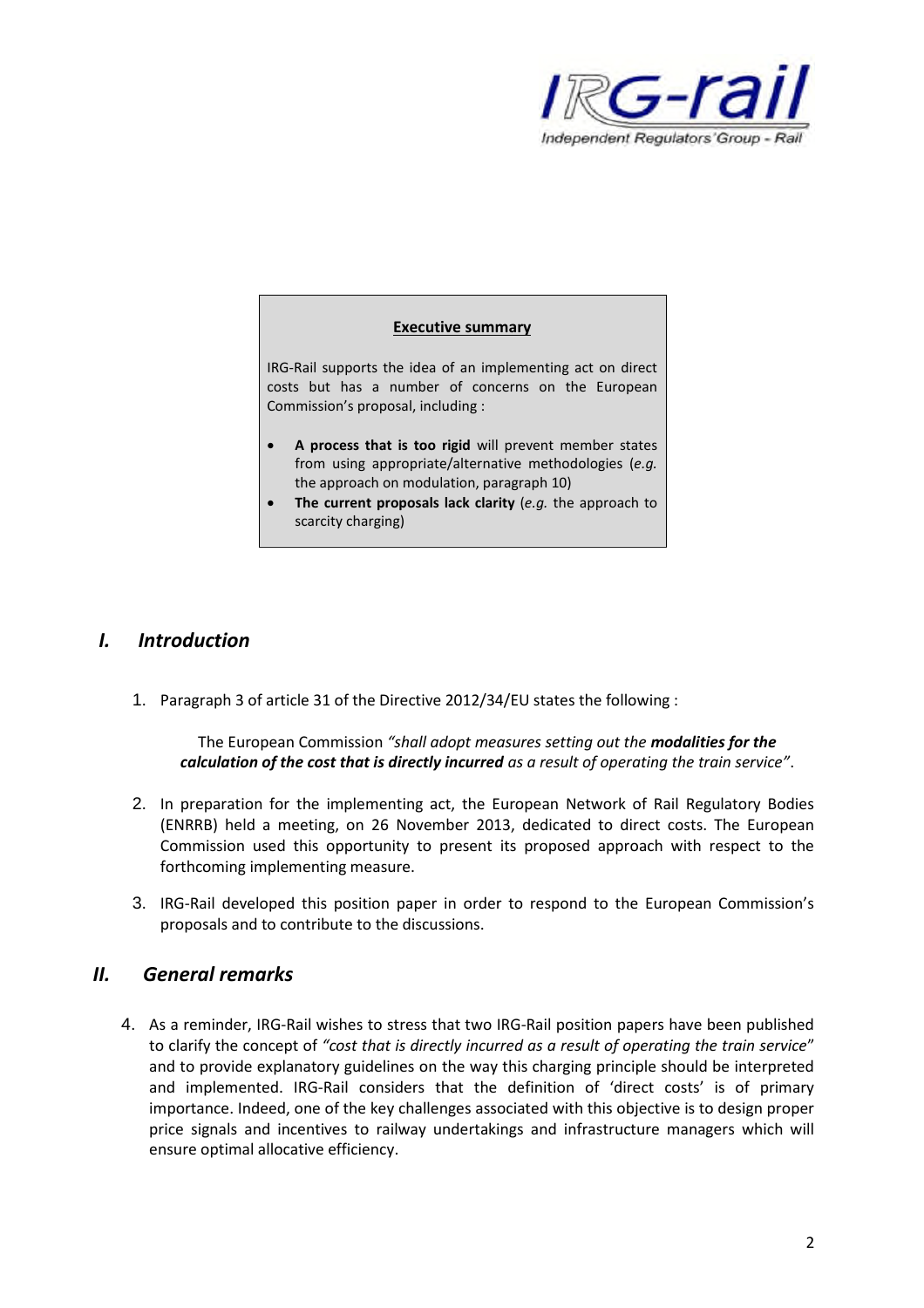

- 5. IRG-Rail understands and supports the rationale for setting out a consistent set of principles across member states on direct costs. There is also benefit in helping some member states which do not already have a sophisticated charging regime to design a "straightforward" and "easy-to-control" methodology, so that their regimes will be consistent with these agreed principles.
- 6. However, it should be highlighted that the current methodology presented by the European Commission is not consistent with the econometric and engineering approaches already implemented in practice by some member states, which are consistent with providing proper price signals and incentivising efficient use of the network, nor with the CATRIN<sup>1</sup> report presented as a reference.
- 7. For this reason, IRG-Rail thinks that it is essential that there is a more flexible approach, leaving the opportunity to use '*bottom-up*' (engineering models) and/or '*top-down*' (econometric approaches) methodologies to compute direct costs. It is difficult to understand how infrastructure managers will assess the proportion of maintenance and renewal costs that are attributable to direct costs, without the use of such methods. The European Commission's approach does not explicitly address this.<sup>2</sup>

## *III. Specific issues related to the suggestions presented by the European Commission*

- 8. **Elimination of cost categories that do not vary with additional trains from full costs of infrastructure management:** IRG-Rail preserves its concerns and the suggested amendments concerning the elimination of cost categories that do not vary with an additional train service or train run from the total costs of the infrastructure manager as outlined in the IRG-Rail position paper on direct costs dated 14 and 15 October 2013.<sup>3</sup>
- 9. **Review period**. As outlined in the presentation held at ENRRB in November 2013, it appears that the European Commission might intend to set a five years limit to the review period. IRG-Rail would very much welcome the introduction of guidance on the length of the review period in the implementing act. However, IRG-Rail considers that member states should be able to extend the period, depending, in particular, on the experience of the regulatory body

<sup>1</sup> *Cost Allocation of TRansport INfrastructure cost* (2009)*.*

 $^{2}$  The European Commission's approach should also not prevent the use of a regulatory asset base to compute direct costs with a bottom-up approach.

<sup>&</sup>lt;sup>3</sup> See IRG-Rail "Position paper on the European Commission's upcoming draft implementing act on the *modalities for the calculation of the cost that is directly incurred as a result of operating the train*", 14-15 0ctober 2013, (IRG-Rail (13) 8 rev1). IRG-Rail believes that the following cost categories should not be eliminated from full costs :

Handling requests for railway infrastructure capacity, notably the reception, the assessment and allocation of train paths;

Operating costs of some train control functions including signaling, regulation, dispatching and the communication and provision of information on train movement (operating expenditure only);

Wear and tear of the catenaries due to running of an extra train service.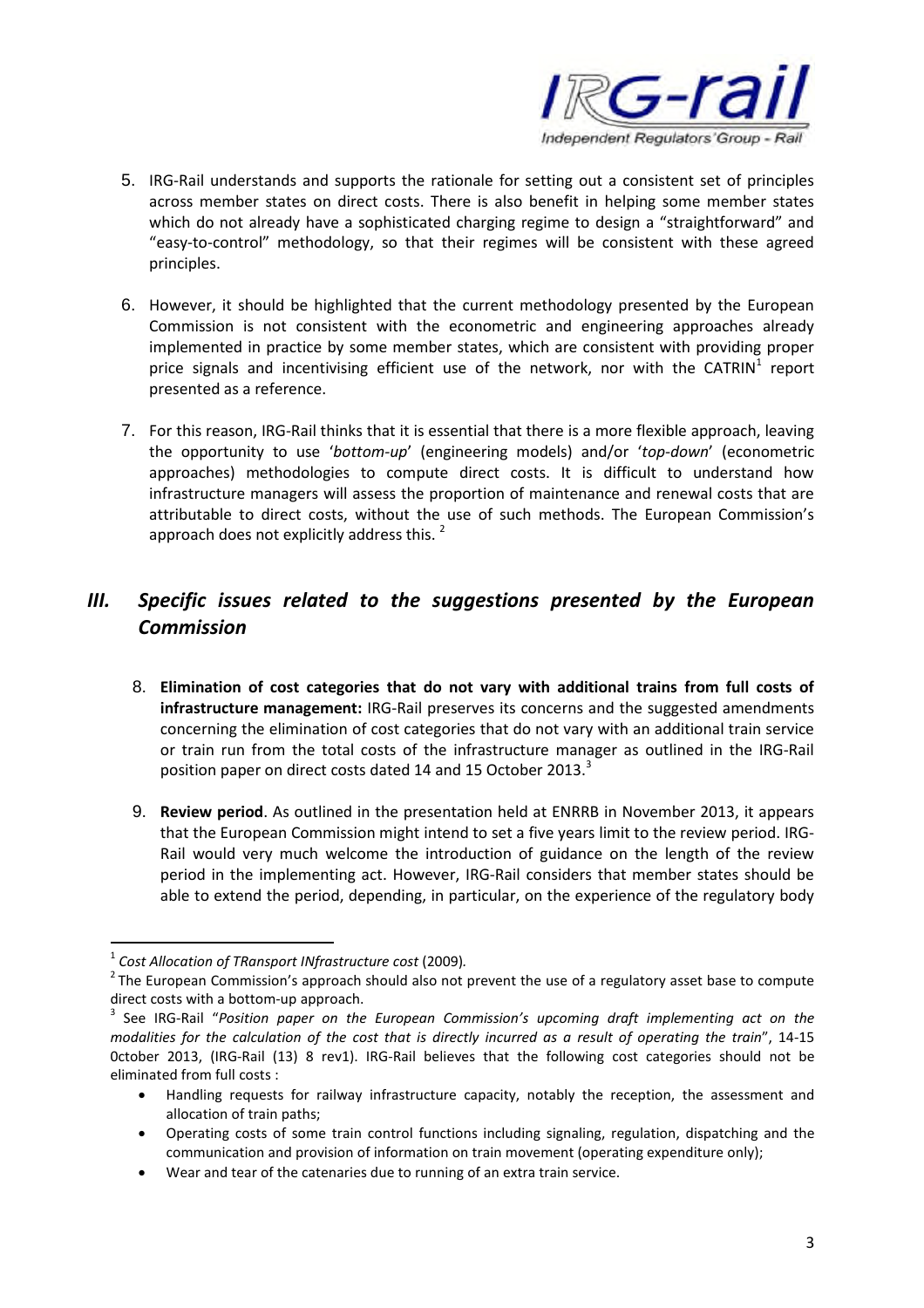

with respect to charging review. Removing this option for the long term may stop regulators from being able to improve incentives for investments and innovation in the future.

- 10. **Modulations list**. The intention of the European Commission is to define a modulation list for the calculation of direct costs for each train type according to the following dimensions:
	- "*Speed*";
	- "*Unsprung mass and train mass*";
	- *"Traction power of engine*";
	- "*Axle weight and wheel flats*".

IRG-Rail considers that a modulation list can be reasonable for the calculation of direct costs.<sup>4</sup> An exhaustive list would nevertheless cause problems as there are other factors that cause direct costs to the infrastructure manager, in cases when the infrastructure manager allows additional traffic on the network. For example, in Great Britain, the infrastructure manager has direct costs associated with cleaning up coal spillage that cause point failures from freight vehicles carrying coal. Path and track quality could also be considered to differentiate basic charges. The list would also, for example, prevent further charging regimes to take into account unexpected technical changes.

As well as not being exhaustive, this list should not dictate everything that infrastructure managers should modulate for. It should only give example dimensions. It may not be proportionate to attempt to calculate costs incurred from some of these factors. The costs incurred from wheel flats, for example, are extremely complex to estimate.

Therefore, IRG-Rail recommends that both any modulation list itself and the dimensions that are mentioned by the European Commission should not be exclusive, but should allow for the further inclusion of cost categories if the regulatory bodies consider that there is a clear case to do so.

- 11. **Costs covered by specific grants**. IRG-Rail has strong concerns about the intention of the Commission to exclude the "*depreciation of assets financed by grants*" from direct costs as the concrete implications are unclear. A consideration mixes the "costs-side" with the "revenues-side" – in terms of cost accounting. Hence, the calculation of direct costs cannot be affected by the level of grants. IRG-Rail would welcome a clarification in order to understand precisely the potential consequences for the direct costs computation. Without such clarification IRG-Rail opposes to a consideration of specific grants as suggested by the European Commission.
- 12. **Scarcity costs.** The European Commission states that scarcity effects might be included in direct costs. IRG-Rail believes that capacity constraints have to be considered in charging systems in order to drive charging systems towards an efficient use of the network by railway undertakings. However, IRG-Rail is unclear how this can be consistent with what the European Commission is proposing with regards to scarcity costs and would appreciate clarification.

<sup>&</sup>lt;sup>4</sup> Some member states levy mark ups for specific market segments as described in article 32 of directive 2012/34/EU (considering what the market can bear). In that case the calculation of direct cost per market segment will be entirely sufficient.